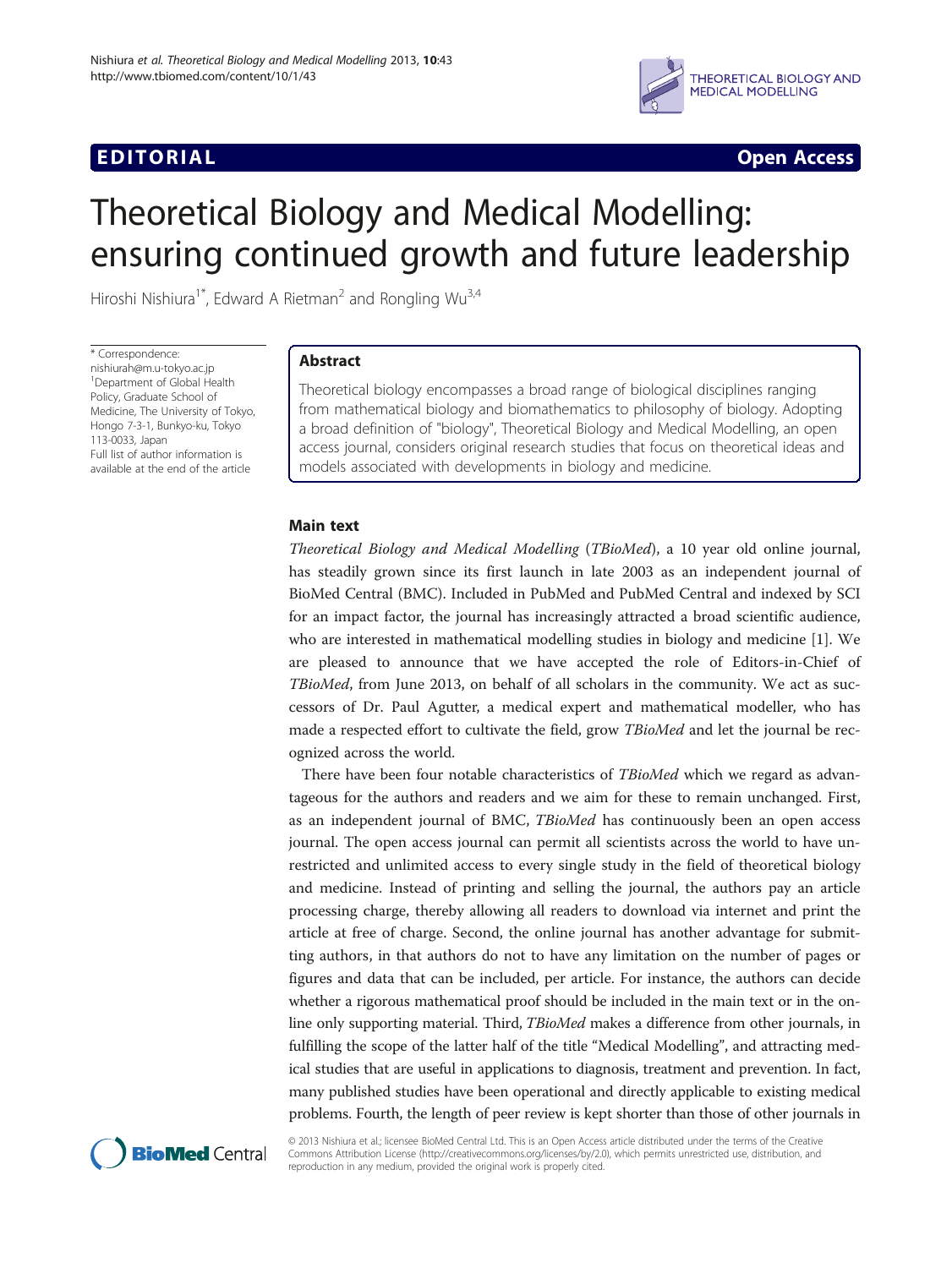theoretical biology and medicine. We make an effort to ensure a fast review process, as we understand that operational studies cannot wait for months and years to reach publication, even when the study involves rigorous mathematical and analytical exercises.

In the field of theoretical biology and medicine, publications of new studies have tended to be restricted to those with an explicit methodological advancement and those significantly improving our understanding in biology. These types of publications, in particular, are seen in other good journals that have restricted scopes, such as PLoS Computational Biology or Journal of Theoretical Biology. Otherwise, original modelling studies are frequently considered by interdisciplinary journals, that remain to be rather broad and have very little restriction in the content (e.g. PLoS ONE). In relation to this point, we believe that *TBioMed* can beautifully fill its biomedical modelling niche, and indeed, the scope and standpoint of TBioMed are in line with this notion. We aim to offer a platform to publish, read and discuss relatively unrestricted studies, at the same time as having good quality control of the scientific content.

Under the Open Access publishing model, authors need to consider the financial support available to them to cover the article processing charge for publication in TBioMed [\[2](#page-2-0)]. For authors from developing nations in particular, with evident financial difficulty, BioMed Central operates an open access waiver fund [[3\]](#page-2-0) and authors who genuinely cannot afford to pay the article processing charge are able to request a discretionary waiver. Otherwise, authors are asked to promise to cover the charge upon submission, and in return, we promise to make an effort to justify the cost with academic merit. To justify the article processing charge, we aim to reach an improved impact factor and other citation metrics.

Presently, the impact factor of TBioMed is low to moderate, i.e., 1.46 in 2012, and other citation metrics are not substantially high (e.g. Eigenfactor is 0.00182). One of the most important roles for us during the next few years is to ensure greater impact and better metrics of the journal. Not only to recover and improve the impact factor, but we also aim to compete with and replace the aforementioned journals in the same subject category. We plan to promote special issues on topical subject areas and publish other special materials including award lectures. Moreover, we aim to contribute to education among students and early career researchers, and we will also consider a series of solicited review articles, written by invited leading scholars.

As we prepare to lead the journal, we would like to acknowledge the efforts that have been made by the founding editor, Dr. Denys Wheatley and former Editor-in-Chief, Dr. Paul Agutter in establishing the journal. Dr. Wheatley has worked on cell biology to better understand the mechanism of cancer, and most notably, he has been successful in raising and growing important journals in his professional areas including *Cancer* Cell International. Dr. Agutter has worked on a broad range of studies in theoretical biology, including the aetiology of deep venous thrombosis and chronic venous insufficiency, allometric scaling of metabolic rate, mechanisms of intracellular transport and history and philosophy of medicine and biology. We must emphasize that Dr. Agutter has spent a substantial fraction of his personal time in handling the manuscripts published in the journal to date, and we also thank him for his voluntary editing of submitted manuscripts written by authors in non-English speaking countries. Dr. Wheatley and Dr. Agutter are not only friends but also collaborators [[4](#page-2-0)]. Dr. Ed Rietman, Professor Rongling Wu and I were put forward by Dr. Agutter as his successors, providing him with